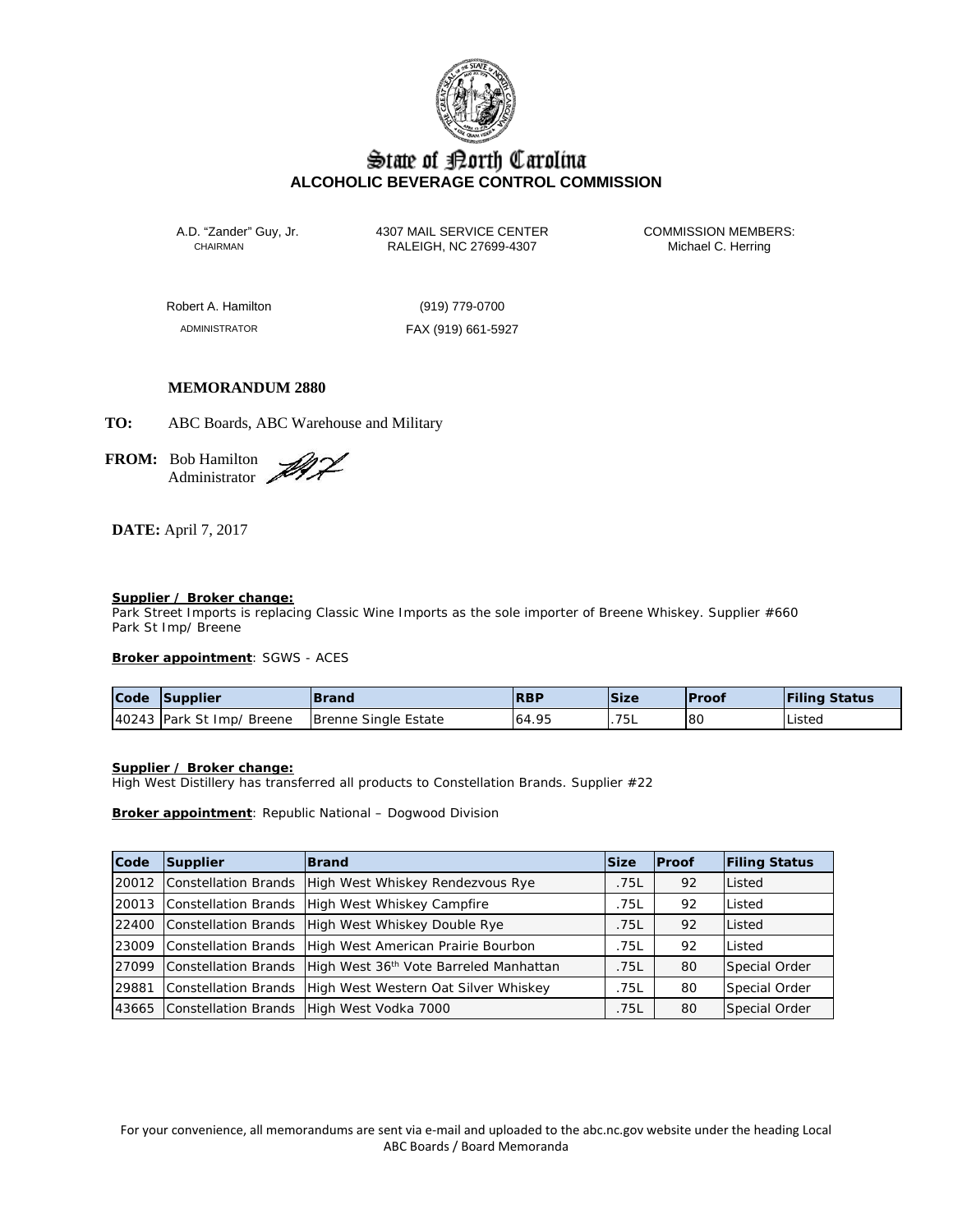Memorandum 2880 Page 2

## **Supplier name change:**

Effective immediately, IPN (supplier #324) has changed their name & remit to address for all products.

The new name & remit to address: Tequila Specialist 479 W. Wrightwood Ave. Elmhurst, IL 60126

| <b>NC Code</b> | <b>Brand Name</b>                            | <b>Size</b> | <b>Proof</b> | <b>Filing Type</b> |
|----------------|----------------------------------------------|-------------|--------------|--------------------|
| 64732          | Arette Blanco Suave                          | .75L        | 80           | Special Order      |
| 64834          | Don Fulano Blanco                            | .75L        | 80           | Special Order      |
| 64835          | Don Fulano Fuerte Blanco 100 Proof           | .75L        | 100          | Special Order      |
| 64904          | Hacienda de la Flor Blanco                   | .75L        | 80           | Special Order      |
| 65175          | Arette Tequila 3Pk (Blanco, Reposado, Anejo) | .75L        | 80           | Special Order      |
| 65177          | Arette Reposado Suave                        | .75L        | 80           | Special Order      |
| 65440          | Hacienda de la Flor Reposado                 | .75L        | 80           | Special Order      |
| 65515          | Don Fulano Reposado                          | .75L        | 80           | Special Order      |
| 65516          | Don Fulano Anejo                             | .75L        | 80           | Special Order      |
| 65517          | Don Fulano "Azul" 5 Yr Anejo                 | .75L        | 80           | Special Order      |
| 65518          | Don Fulano Tequila Mixed 6 Pk                | .75L        | 80           | Special Order      |

# **Supplier name change:**

Effective May 1, 2017, Sidney Frank Importing change its name to Mast Jagermeister US. The remittance address will remain the same. Supplier #27

Mast-Jagermeister US 20 Cedar Street, Suite 203 New Rochelle, NY 10801-5217

| Code  | Supplier             | <b>Brand</b>         | <b>Size</b>  | <b>Proof</b> | <b>Filing Status</b> |
|-------|----------------------|----------------------|--------------|--------------|----------------------|
| 20361 | Mast-Jagermeister US | Jagermeister w/ GLS  | .75L         | 70           | Listed               |
| 21459 | Mast-Jagermeister US | Jagermeister - 24 Pk | 50ML         | 70           | Listed               |
| 21997 | Mast-Jagermeister US | Jagermeister         | <b>200ML</b> | 70           | Listed               |
| 62993 | Mast-Jagermeister US | Jagermeister         | 1.75L        | 70           | Listed               |
| 62994 | Mast-Jagermeister US | Jagermeister         | .75L         | 70           | Listed               |
| 62995 | Mast-Jagermeister US | Jagermeister         | .375L        | 70           | Listed               |

### **Broker changes:**

Campari America appoints Southern Glazers Wine & Spirits (SGWS – ACES) Division as their broker effective immediately.

3 Badge Beverage Corporation appoints Republic National – Cardinal Division as their broker effective immediately.